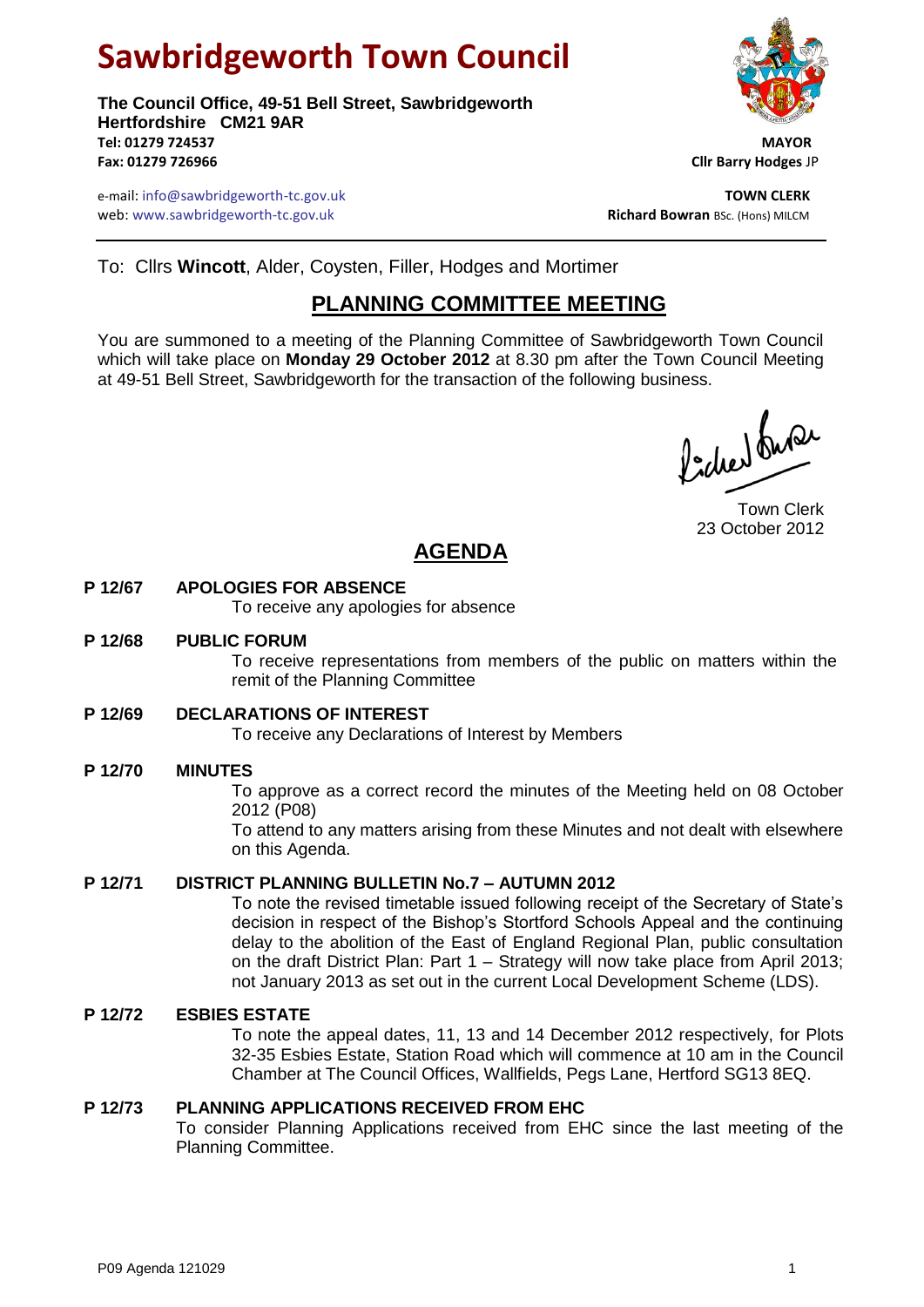| 3/12/1543/FP/FM: 05/10/12<br><b>94 Station Road</b><br>New 3 bed detached house and garage<br>- Mr Kris Havilland                                                                                                                                                                                             |  |
|---------------------------------------------------------------------------------------------------------------------------------------------------------------------------------------------------------------------------------------------------------------------------------------------------------------|--|
| 3/12/1569/FP/MP: 05/10/12<br>Upper Reach House, 36 Vantorts<br>Road<br>Extension to roof - Mr & Mrs Dickson                                                                                                                                                                                                   |  |
| 3/12/1625/FP/NB: 04/10/12<br>2 Atherton End<br>Extension to create pitched roof with<br>rear windows (re-submission). Amended<br>drawings received 09/10/12 - Mr Dinesh<br>Patel                                                                                                                              |  |
| 3/12/1676/AD/NB: 11/10/12<br>Lloyds TSB Bank, 35-37 Bell Street<br>2no. non-illuminated brand logo, 1no.<br>non-illuminated heritage projector (fixed<br>to existing bracket), 2no. non-illuminated<br>external vinyl overlay and 1no. non-<br>illuminated internally applied vinyl -<br>Lloyds Banking Group |  |
| 3/12/1687/FP/NB: 22/10/12<br><b>13 Hampton Gardens</b><br>Two storey rear extension, 'hips to<br>gables' extensions and 2 no. rear<br>dormers - Dr Kate Tully                                                                                                                                                 |  |
| 3/12/1704/FP/SE: 19/10/12<br><b>5 Sayesbury Avenue</b><br>Single storey rear extension (amended<br>scheme) Mr & Mrs M Slee                                                                                                                                                                                    |  |
| 3/12/1705/FP/MP: 17/10/12<br>Fair Green House, 17 Vantorts Road<br>Two storey side extension and internal<br>alterations to attic - Mrs Juliette Heath                                                                                                                                                        |  |
| 3/12/1706/LB/MP: 17/10/12<br>Fair Green House, 17 Vantorts Road<br>Two storey side extension and internal<br>alterations to attic - Mrs Juliette Heath                                                                                                                                                        |  |

#### **P 12/74 LATE PLANNING APPLICATIONS**

To deal with Planning Applications Notifications from E.H.C. (if any) following the publication of this Agenda and received before 25 October 2012.

### **P 12/75 PLANNING DECISIONS MADE BY EHC**

To receive Planning Decisions from EHC (The Town Council's comments are shown in brackets)